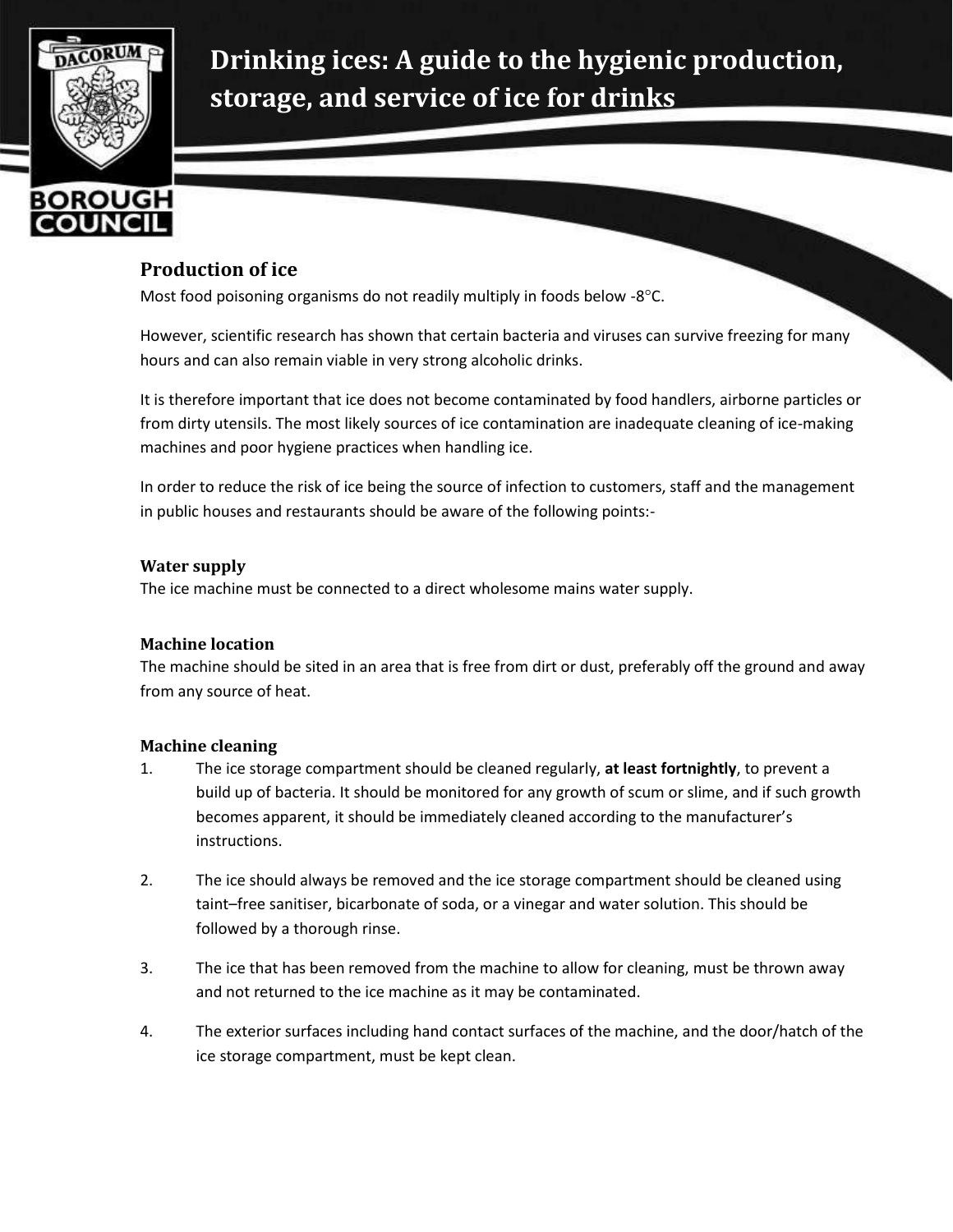## **Handling, storage and service of ice**

The persons dispensing ice from the machine should wash and dry their hands thoroughly before starting this task.

The ice should always be removed from the machine using a clean utensil such as a plastic scoop. **Hands should never be used.**

**Do not** use a glass as a scoop. It may chip or break leaving glass fragments in the machine and in the ice. These could contaminate customers' drinks and cause injury.

The use of trays to make ice is not recommended as this may involve direct handling which can lead to contamination.

Both the scoop and the container it is kept in, should be kept in a clean place. The scoop should be stored in a food grade sanitiser solution, which should be changed regularly.

The scoop should not be left in the machine. After use it should be returned to the container of sanitiser solution.

The door/hatch of the ice machine should be kept closed unless ice is being dispensed from the machine.

The ice compartment of the machine should not be used for storage of bottles of beer, drinks cans, cartons of milk or any other items as these can be sources of contamination.

If ice is stored in ice buckets, lids should always be provided. Ice buckets should be kept behind the bar, where staff alone can serve ice, otherwise customers may help themselves to ice with their hands.

Ice buckets and serving utensils must be regularly cleaned and sanitised. Ice remaining in the ice buckets at the end of the service period should be thrown away, and should not be returned to the ice machine. Buckets and scoops may be cleaned in a dishwasher.

# **Health and safety**

Before proceeding with any cleaning operation, ensure that the electrical power supply to the ice machine is switched off and that the water line is closed.

# **Legal requirements**

### *Regulation (EC) No852/2004*

In law, ice used in drinks is a food. Ice must be made from water that is safe to drink. It must be made, handled and stored like any other open food, so that it is not contaminated.

# **Conclusion**

Contaminated ice can be the cause of food poisoning.